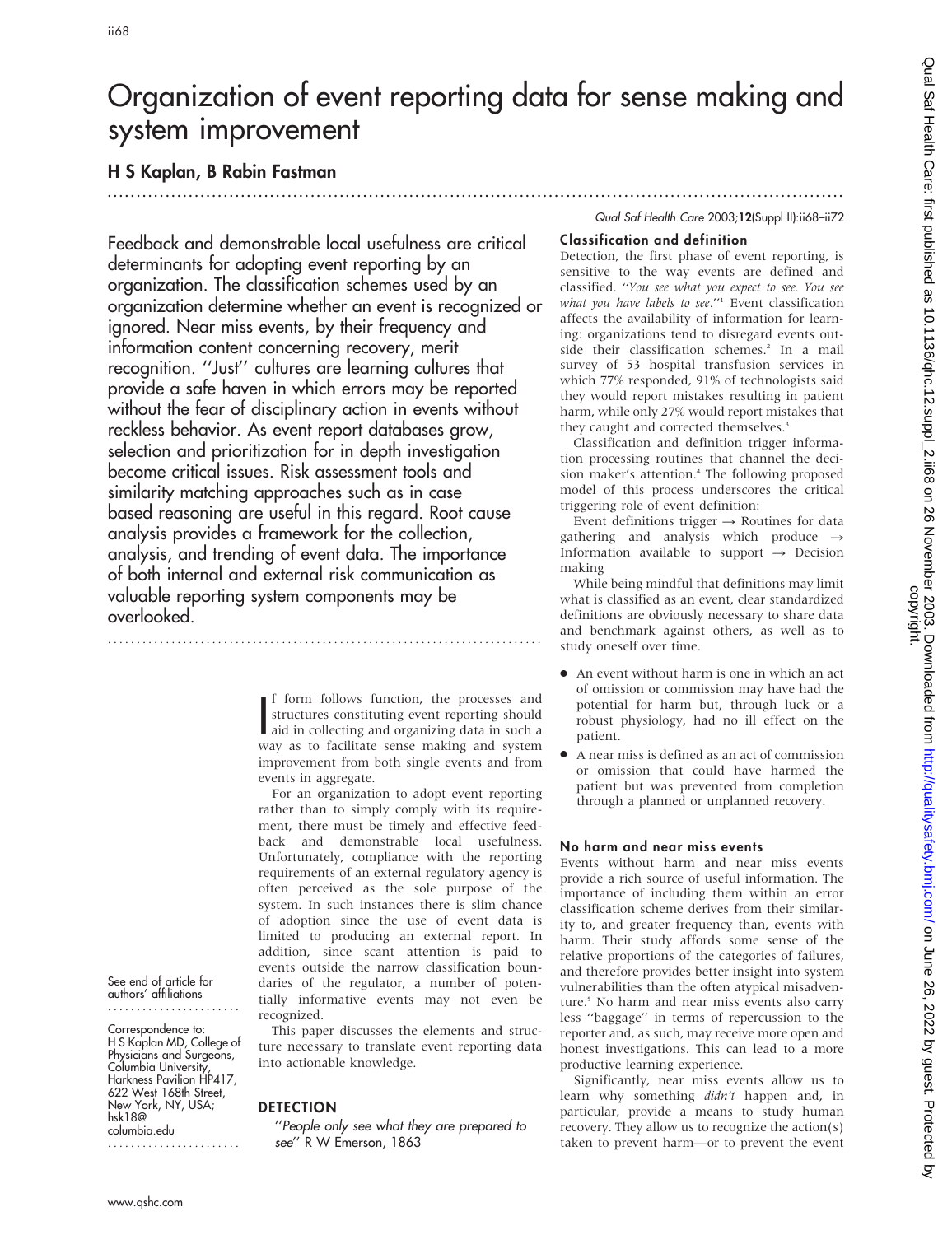from escalating to the point of harm—and to study rescue. Focusing on recovery and rescue as well as on failure brings about an important change in thinking about safety. It represents a shift from an exclusive emphasis on prevention to an equally important emphasis on the promotion of recovery. As van der Schaaf and Kanse have observed: ''what is actually desired is the prevention of harm, not errors per se".<sup>6</sup> Consistent with this, data capture should include near miss and no harm events and focus on the factors supporting recovery and rescue. These factors may be organized into categories that reflect whether they contribute to (a) error or failure detection, (b) error localization or diagnosis of what went wrong, or (c) the actual correction of the problem.<sup>7</sup>

#### Organizational culture

Detection of events by an organization is also delineated by its culture. Organizational cultures have been described as reflecting characteristics of three types: pathological, bureaucratic, and generative.7 The ''shoot the messenger'' approach of a pathological culture obviously inhibits reporting. The bureaucratic culture may focus on the rule that was violated or on the need for a new rule with little resultant learning or consideration of the generalizability of the information for broader system improvement. This attention to opportunities for the broader application of knowledge is characteristic of the generative (or learning) culture. It also goes beyond a focus on single events looking for patterns in aggregate data.

The term ''just culture'' has been applied to describe learning cultures that provide a safe haven in which errors may be reported without the fear of disciplinary action in events where there was no intent to harm. Accountability and professional responsibility for reporting are maintained, but the ''bright line'' for punitive action is limited to reckless behavior. Reckless behavior is defined as a conscious disregard of an unwarranted risk to a patient.<sup>8</sup>

#### **SELECTION** Prioritization

If the culture is supportive of reporting and the classification scheme is not overly narrow, the rate of event reporting may be quite high. This is especially true if reporting is easy, and when timely feedback assures reporters their efforts do not end up in an administrative black hole. A change in reporting culture to one with these supportive characteristics may result in as much as a tenfold increase in reporting rates.<sup>9</sup> As the number of reports multiplies, the ability to triage events and to select their appropriate level of investigation becomes critical.

Even if the resources to handle the increased volume of reports were available and the effort worthwhile, the prioritization of events for analysis and investigation becomes a limiting factor in the effectiveness of the analysis. It has been said that, immediately on the occurrence of an event there exists the naked truth and, in a few days, the event becomes dressed in a full suit of clothes. Studies of human recall show that events are not snapshots but segments of recollection reconstructed upon demand with gaps that may be filled by bias or other extraneous information.10 Also, because memory degrades in time, particularly over the first few days after an event, there is an additional advantage to establishing a priority for timely in depth investigation including performance of root cause analysis.

#### Risk assessment

In general, events with harm, and sometimes new or unique events, are given a priority for investigation. This includes harm to a patient as well as organizational harm (financial loss, loss of reputation, and/or legal ramifications). However, near miss events and events without harm (but with the potential for harm) may require prioritization as well. For this significantly larger group it is useful to establish a means by which prioritization can be carried out. Use of a risk matrix has proved helpful for such purposes in a number of hazardous settings.

The risk matrix framework provides an objective structure for subjective judgments of relative risk. The two matrix factors are the probability of recurrence of the event, and the probability of severe harm should the event recur. The point of matrix intersection or the product of multiplying the two probabilities establishes a level of priority for the event—or at least aids in prioritization—since it is ultimately the reporting system ''operator'' who defines the level of investigation and order of priority.

#### Similarity matching

If data are captured in a format that allows ready retrieval and manipulation and lessens the burden on the reporter, there is the dual advantage of easier reporting and a more dynamic database.

Use of forms with check boxes and limited narrative lessens reporting time and complexity and enhances subsequent data retrieval/analysis. Each event report represents an occurrence that can be characterized by:

- $\bullet$  indexes: descriptive features of a situation (surface, in depth or both);
- N values: symbolic (''technician''), numerical (''103 rpm''), sets (Monday, Tuesday, Wednesday), other (text, images, …); and
- $\bullet$  weights: descriptive significance of the index.

Merely entering data into an electronic database does not secure a sufficiently greater accessibility of the data or significantly enhance its usefulness compared with that of data stored in a filing cabinet. As a database grows, memory regarding events may be limited to the most recent or the most dramatic events, with little else readily accessible. There needs to be a method for converting data into meaningful information and, subsequently, information into actionable knowledge.

One approach to avoiding an electronic ''data attic'' is the use of similarity matching derived from case based reasoning (CBR). This is a technique of artificial intelligence that assists in solving problems based on previous experiences. CBR is the ubiquitous tool employed by help desks in which similar cases are retrieved to look for approaches useful in resolving past similar cases. We can use the CBR concept of "similarity" to identify related reports, report clusters, and frequencies.

In contrast to database queries in which we look for exact matches within the fields of the database, CBR looks for similarities or degrees of matching rather than exact matching. The similarity function identifies reports in the database that are most related to a selected or new event. The basic similarity function uses a vector of weights that corresponds to the vector of variables in a selected event report. The means by which this matching is carried out is through expert weighting of the importance of a field to the matching scheme.

This ability to look for similar cases and thereby not lose cases in the database is of obvious importance for the analysis of aggregate data. Equally useful is its effectiveness in evaluating the relative cumulative significance of new cases. It allows the system operator to be comfortable with limited investigation of an individual case because, once entered in the database, it is not lost but is reliably retrieved when a similar case is encountered. Cases that, by themselves, do not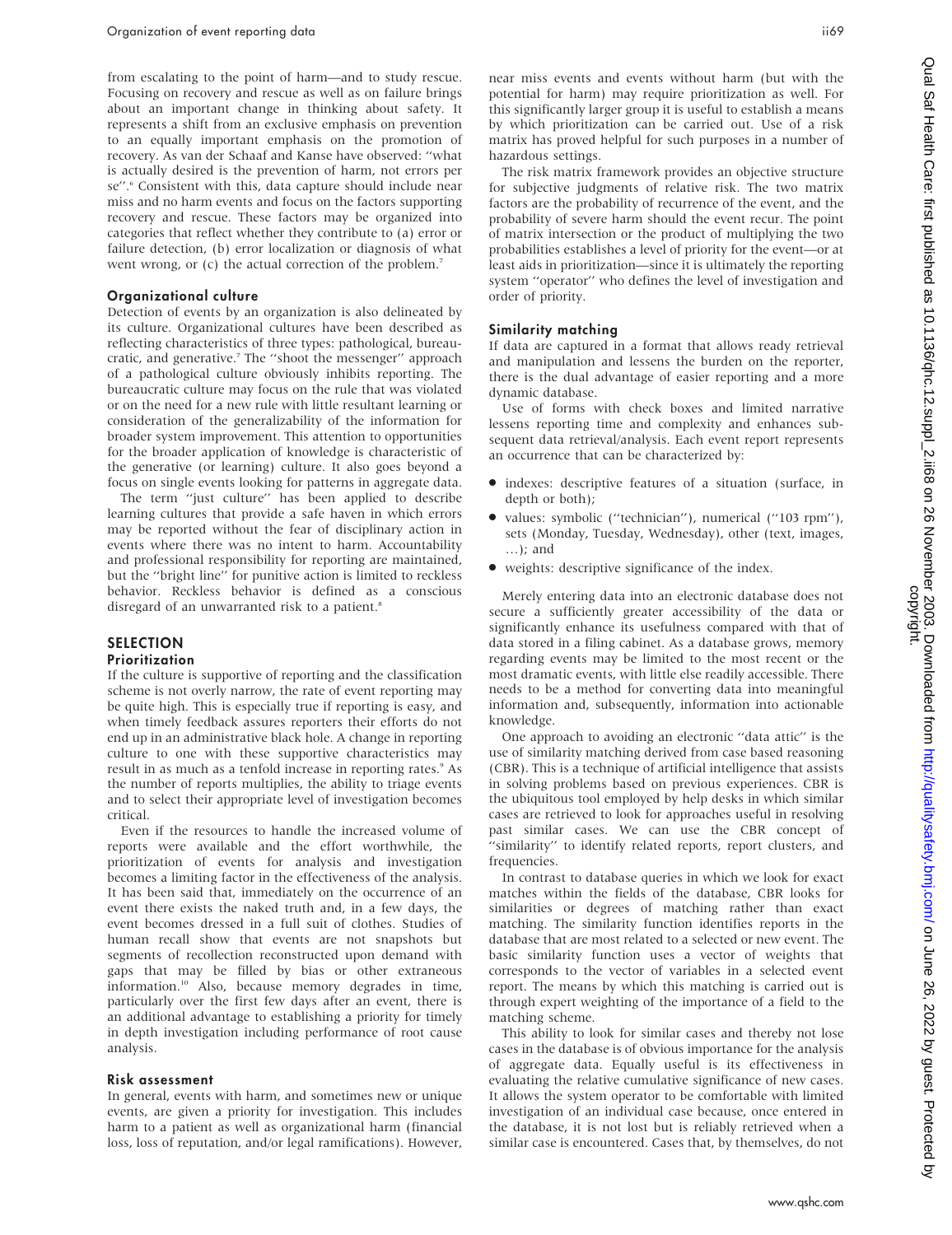warrant in depth investigation and analysis may, in aggregate, be found to do so. For example, events that do not pose a significant threat of harm to a patient may require so much reworking or correction in aggregate that they compromise limited staff resources and so merit further study and possible intervention.

Initial studies have compared weighted coded field matching against the use of narrative alone and narrative coupled with coding, and have verified a useful retrieval capability by weighted coded fields alone compared with cases matched by domain experts. Narrative text adds an increased level of specificity at the cost of sensitivity. Narrative has some limitations in aggregate analysis but does capture context and nuance. Perhaps expanded coding may narrow this advantage of text further.

#### DESCRIPTION AND CAUSAL CLASSIFICATION Root cause analysis and causal trees

A useful way to display information derived from root cause analysis of events warranting an in depth investigation is the use of causal trees<sup>11</sup> which are based on fault trees. Causal trees provide a graphic display of the logical relationship of the various antecedent actions and decisions identified in an event. They aid in configuring an investigation and its findings by displaying the chronological evolution of antecedents which led to the top or consequent event (what was discovered to have happened/almost happened). Recognizing the value of recovery, causal trees have both a failure side and a recovery side. As in a fault tree, the causal tree proceeds downward (backward in time) from the consequent event to the antecedent events that preceded it. The tree analogy is appropriate since the emphasis is not only to go backwards chronologically, but also to establish the lateral branches of the tree. The operative questions in the analysis are: ''and what else?'' repeated in order to thoroughly explore each horizontal level of antecedents, then ''why?'' asked many times to get the next antecedents proceeding down the tree to the final antecedents. The stopping rule in this process is when, in asking ''why ''for an antecedent, the answer is outside the span of control of those conducting the causal analysis, or to go further would not shed additional light upon the event. The result of this exercise is a ''picture'' of the event in its entirety, from discovery (consequent event) backward in time to the occurrences (antecedent events) that led to it.

Furthermore, if the elements of the event reporting system include a comprehensive event coding system, a ''box'' on the causal tree can be coded. This allows for comparison and categorization of events within the database based on both consequent and antecedent events. Recovery steps can be coded, compared, and trended in a similar manner.

#### Hindsight bias

The quality of an investigation is critical in building a causal tree. However well constructed, the tree is only one of a number of possible reconstructions of the event, and reflects the investigative group's collective biases and, in particular, hindsight bias. Hindsight bias reflects the knowledge gained by the investigator after the event.

As long as we do not use hindsight to affix blame, it has some distinct benefits. For example, since error is context dependent and the context is fixed, we usually have a well defined starting point for an investigation.<sup>12</sup> Beyond this, it has an important corrective cognitive function since it is a means by which people revise their incorrect assumptions.<sup>13</sup> Secondly, in a meta-analysis of 122 studies, the effects of hindsight bias were found to be significantly less than anticipated, especially in circumstances where the investigators had experience and knowledge in the field.<sup>14</sup> Finally, and

Qual Saf Health Care: first published as 10.1136/qhc.12.suppl\_2.ii68 on 26 November 2003. Downloaded from lownloaded from safty.bmj.com/ on June 26, 2022 by guest. Protected by<br>copyright. Qual Saf Health Care: first published as 10.1136/qhc.12.suppl\_2.ii68 on 26 November 2003. Downloaded from thp://qualitysafety.bmj.com/ on June 26, 2022 by guest. Protected by

most importantly, the reconstruction of an event, albeit biased, often provides a useful plan for moving forward even if it makes for ''lousy history''. This follows the principle that truth may arise more quickly from error than from confu $sion<sup>1</sup>$ 

#### Causal coding

An important part of causal analysis is differentiating the "what happened" from the "why did it happen". Describing the ''why'' occurs at the 'stopping point' of causal tree development, at the lowest level of the tree. This is where causal codes can be ascribed to the earliest antecedent events. An important issue is how finely granular the causal coding scheme should be. The argument that very finely granular coding describes the event most uniquely is probably true. It is, however, a potential weakness when studying events in aggregate and, in particular, in attempting to identify trends in causal data. If an event is described uniquely at the causal level, attempts at trending this kind of causal data are generally not fruitful. The coding scheme developed by van der Schaaf<sup>11</sup> and used in our event reporting system, MERS (Medical Event Reporting System),<sup>9</sup> has only 20 codes. It has proved to be a useful tool in sense making of individual and aggregate causal data. The causal codes are divided into three categories: latent (technical, organizational), active (human factors), and other (including patient related factors). When applying these root cause codes to an event, it is recommended to first decide if an antecedent event has latent causes before considering human factors. Applying human factors first often results in other factors being overlooked.

The ''what'' and ''why'' components of event description can be captured by coding but, as previously discussed, narrative is the best means of capturing the context and nuances of an event which are often quite important. A linkage between narrative and coding in which the narrative can serve to amplify the coding therefore has distinct benefits.9

The expansion of coding schemes may also serve to capture context and nuance. For instance, a coding system that includes contributing factors would allow for the systematic collection of information on underlying concerns such as communication and handoff issues, staff fatigue, distractions, or even poor lighting. Once coded, these issues can be tracked within the database. Furthermore, allowing reporters to choose from this type of code list gives them the opportunity to describe additional influences that came into play during the development of the event (in addition to the chronological event description).

#### INTERVENTION

Event reports and their causal analysis help to provide the impetus for system change directed at correcting underlying causes rather than the symptoms themselves. Albeit important for effective change, single event reports may also bring about pressure for continual and possibly excessive change. Deming<sup>15</sup> has recognized that "tampering" occurs when too many ''corrective'' system changes are made and cause system instability. In addition, a change to the system intended to correct a target risk may bring about unintended consequences.<sup>16</sup> Use of a risk matrix or decision table<sup>17</sup> for taking action based upon a single event provides a framework for deciding whether an event by itself warrants proposing a change, considering a change while gathering further data by a focused audit, or merely monitoring the database for similar occurrences. Monitoring may be considered to be an "action" when the database is accessible, searchable, and dynamic. For instance, similarity matching or CBR may be used to find similar cases in the database each time a new event is entered into the system.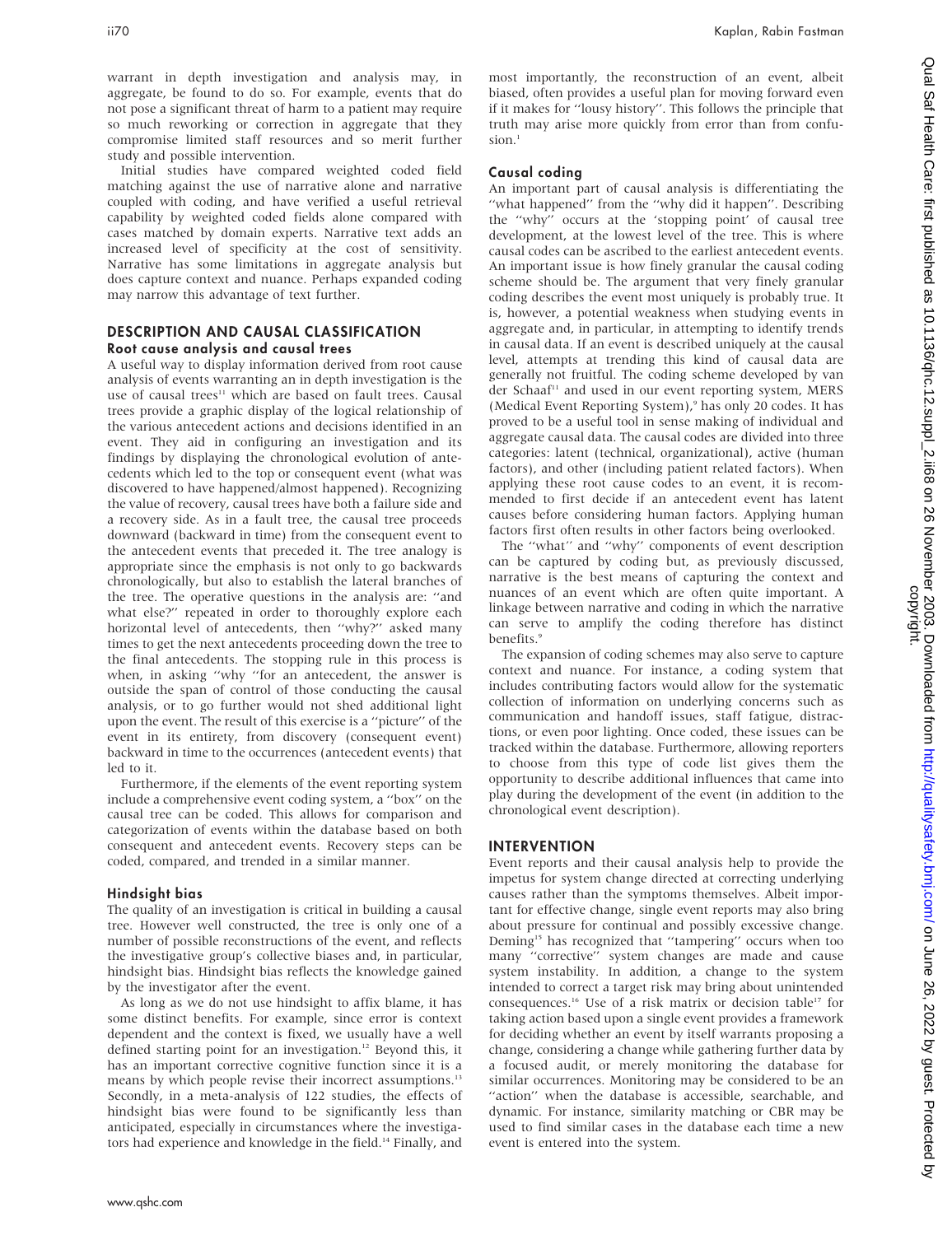#### Pointers for future research

- Differentiating noise from signal: defining characteristics of events warranting further detailed investigation.
- $\bullet$  Use of near miss data for the study of recovery.
- $\bullet$  Determination of best practices appropriate for dissemination of information to targeted audiences (public, regulators, legislators).

#### COMPUTATION AND INTERPRETATION

The generation of information from aggregate data occurs during the computation and interpretation phase of event reporting. Although causal analysis and the modelling of concerning, new, or unique events are essential to sense making, the potentially valuable analysis of aggregate data is often limited to a minimal summary report. Ideally, aggregate event data can be organized in a number of ways, including frequency distributions for selected date ranges based on risk, root cause codes/categories, and event codes. In addition, date ranges coupled with local rate data (e.g. nursing station specific) provide trend information which is useful in directing safety efforts. The generation of intelligence from aggregate data includes monitoring for weak spots in the system, evaluating the effectiveness of changes to the system, and identifying event clusters. Using the method of ''conjunctive query'', the database can also be searched for events meeting a broad range of user specified parameters. Any combination of fields may be selected as search parameters, resulting in an output of events that are exact matches within defined boundaries, and allowing for specific and focused decision making.

#### RISK COMMUNICATION

The organization of data in support of both internal and external risk communication is critical to the effectiveness of event reporting. The role of risk communication in event reporting is often overlooked, however, and its value disregarded. As discussed below, risk communication is more effective when the receiver is also considered a sender of information.

Internal risk communication underlies early and effective feedback to staff. Sharing the identification of risks, the rationale behind resultant procedural changes, and mutual identification of at risk behaviors and the factors encouraging them reinforces the engagement of staff. Routine actions frequently performed without a conscious active engagement are particularly vulnerable to unanticipated changes in the operational environment.<sup>18</sup>

The organization and communication of event reporting data should provide for sense making and learning through support of the three ''Ms''—modelling, monitoring, and mindfulness.19 The internal risk communication of events as exemplar cases helps increase awareness of risks and reestablishes the active ''mindfulness'' characteristic of high reliability organizations  $(HROs).<sup>1</sup>$ 

Effective risk communication with the external environment is of at least equal importance. Since reports of "medical error" are not viewed as a good thing, the idea that ''the more errors reported, the better the reporting system'' is counterintuitive to the non-expert public. Its effective explication demands insight gained only by eliciting the public's beliefs and understanding. It recognizes the critical role of two way dialogue rather than a simple one way communication to inform.<sup>20</sup>

# Key messages

- The classification schemes defined by an organization determine whether an event will be recognized or ignored.
- Timely feedback and local usefulness of reporting systems determine user adoption or mere compliance.
- An organizational culture that supports learning and does not punish employees for errors (unless there is reckless behavior) is a necessary component of an effective event reporting system.
- Critical elements of data organization that go beyond report generation are risk assessment for prioritization, similarity matching for accessibility of data, and standardized classification and coding for analysis and trending of data.

A particular challenge is effective risk communication with regulatory agencies, and understanding their perceptions of the uses of event reporting information and their obligations in communication to the public. Of special concern is the dampening effect of the inappropriate use of event reporting data as a public report card for a specific healthcare facility or an individual practitioner.

#### EVALUATION

Finally, event reporting should be organized to monitor whether system changes directed at correcting target risks have improved the system or have caused even less desirable and unintended contravening risks.

#### CONCLUSIONS

When considering the implementation of an ''event reporting system'', it is all too easy to develop a simple data collection form which asks questions that require narrative responses, and then to file the reports in a drawer or enter them into a spreadsheet. Subsequent report generation is limited and reflects the relative inaccessibility of the data. While this meets the requirements for having a system, it is does not provide the means necessary for making sense of the data that leads to system improvement.

Factors determining the success and usefulness of an event reporting system range from the culture of an organization, to the provision of standardized methodologies, classification systems, and tools for analysis, to the feedback given to staff. It is also essential to have a means (such as CBR) to monitor the information in the database so that it does not become an ''electronic attic'', and for monitoring operational changes made based on event data. Attention to these features will lead to staff becoming active participants in the event reporting system and subsequent process improvement, rather than simply complying with the mandate to submit reports.

#### .....................

#### Authors' affiliations

H S Kaplan, B Rabin Fastman, College of Physicians and Surgeons, Columbia University, 622 West 168th Street, New York, NY, USA

#### **REFERENCES**

- 1 Weick K, Sutcliffe K. Managing the unexpected: assuring high performance in an age of complexity. San Francisco, CA: Jossey-Bass, 2001.
- 2 Tamuz, M. Defining away dangers: a study in the influences of managerial cognition on information systems. In: Lant TK, Shapira Z, eds. Organizational cognition: computation and interpretation. Mahwah, NJ: Lawrence Erlbaum Associates, 2000:157–83.